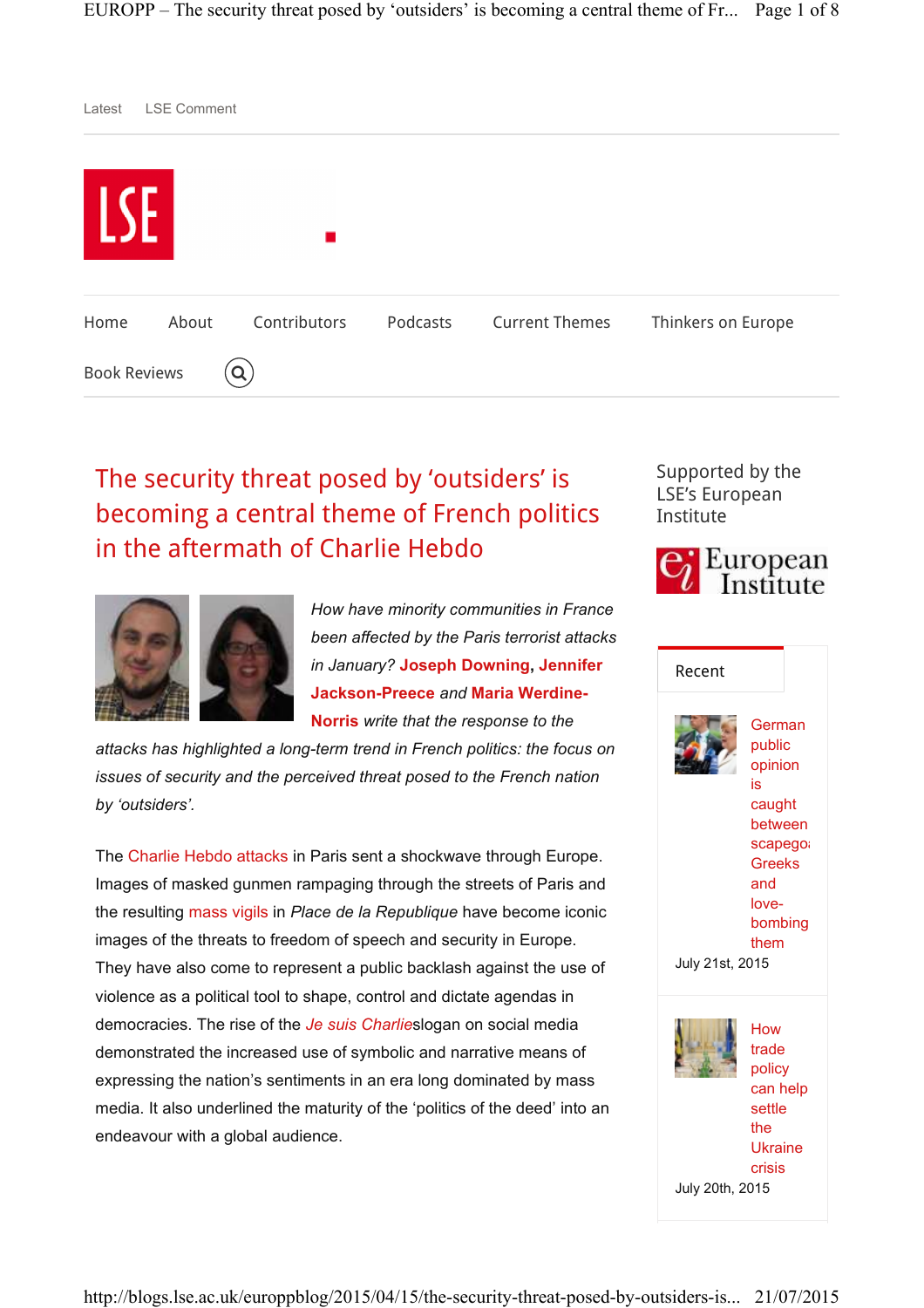The response to the Charlie Hebdo attacks represent something important about a longer term trend in French politics that is becoming ever more



"Je suis Charlie" pencil at a demonstration in January, Credit: Christian Bille (CC-BY-SA-3.0)

prevalent. This is the situation of the nation, its values, institutions and existence as an issue of security, faced with an 'existential threat' from 'outsiders'. Viewing this from the perspective of the Copenhagen school of 'securitisation' this is a worrying development. This is because the movement of an issue from the realm of normal politics into the realm of emergency, security politics, puts in place a dynamic that can justify the use of extra-judicial measures to stem such threats.

In France this is a particular concern because of the construction of exactly who these outsiders are that pose existential threats to the nation. This narrative has overwhelmingly focused on those of minority origin from France's ex-colonies in North and West Africa. The construction of these minority communities as threats to the nation has far longer roots than those found in recent political events. Since the mid-1980s these communities have continually been labeled as 'urban outcasts', engaged in a 'French intifada' with the exclusionary state and national culture, situated in the rundown 'suburbs of the Republic' of large French cities.

These overlapping 'intersecting' notions of threat demonstrate something very important about the process through which groups become constructed as threats to the nation. The notion of 'urban outcasts', epitomised by images of hooded young males of minority extraction fighting with the police (most notably in 2005) demonstrated an important class element to the construction of threat. This bears striking commonalities with discussions of the underclass in 1980s







EUROPP Social Media



Follow EUROPP on **Twitter**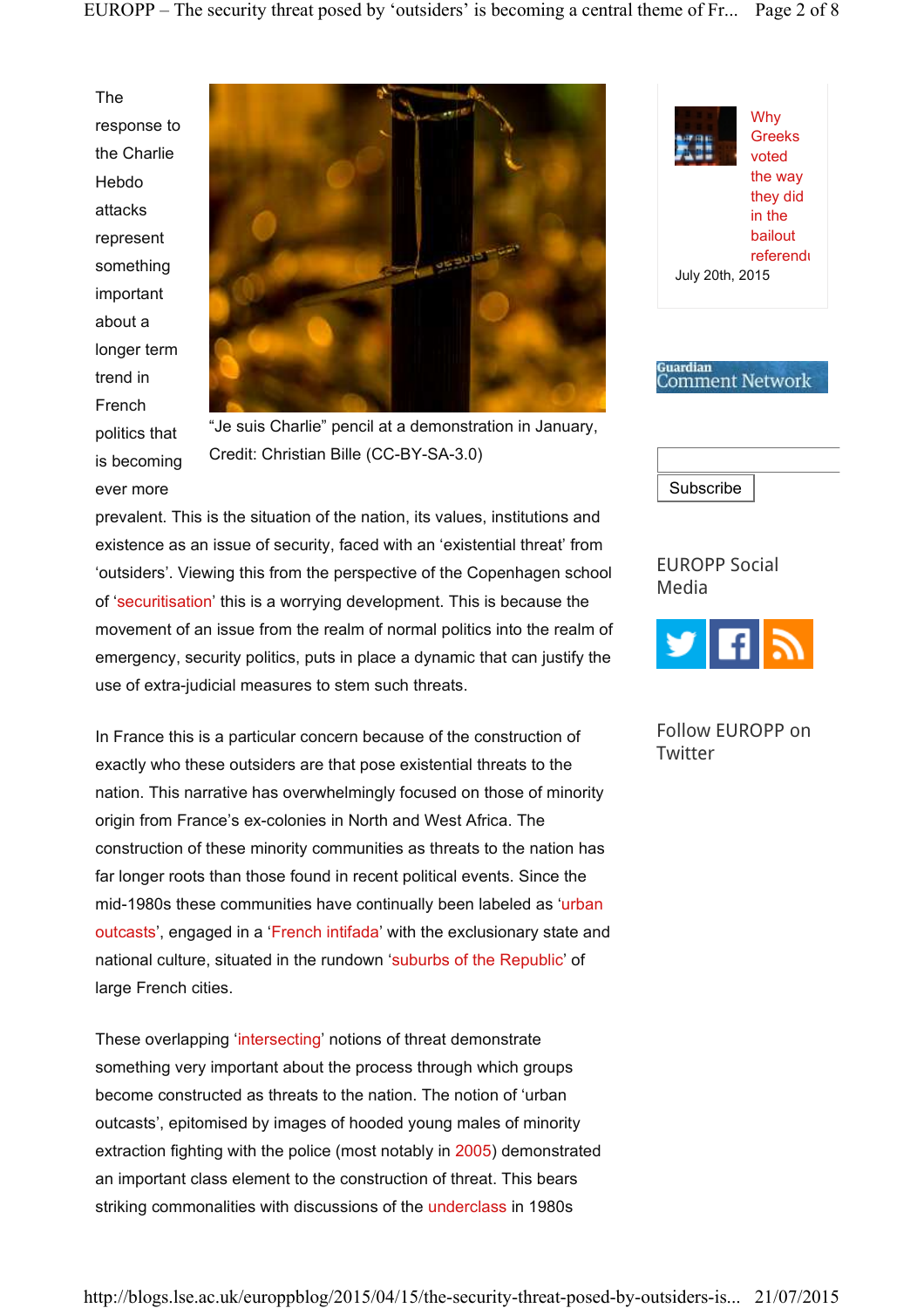Chicago, with the addition that in the French case, because of direct battles with the police, these groups were constructed as threats to the nation itself. The most striking expression came in the declaring of a national state of emergency by the French state in 2005. This was the result of consecutive nights of rioting across France after the death of two youths fleeing the police.

However, since 2005, the construction of threat has increasingly taken a worryingly religious turn. This turn specifically identifies Muslims as a threat to the French nation. It has deep historical roots, with the focus on a form of aggressive secularism (Laïcité) as a key identifying factor of France's Republican model of governance. Here, religion is not simply removed from politics, but is not recognised by the central state, which is forbidden from funding any religious institution or even collecting statistics on religious observance in France.

However, this stance on secularism has been taken up and used by those seeking to marginalise particular minorities in France. The farright Front National has long used the rhetoric of religious threat when discussing France's Muslim minority, the largest in Europe. Here, the party compares the presence of Muslim communities in France to the threat to French independence posed by the Nazi occupation.The fact that scholars have discussed the threat to the nation in terms of a pseudo-religious "French Intifada" shows the seductive nature of simplistic, essentialist and "orientalist" understandings of contemporary French politics and security.

However, out of the estimated 5 million individuals of Muslim origin in France, those engaged in a violent confrontation with the French state are tiny. Indeed, as the number of violent attacks against Muslims and Islamic institutions continues to increase in France, it is those of Muslim origin who are increasingly likely to be the victims of violence and discrimination. This is not an isolated trend in France, however, as there is also a worrying trend of increasing violence directed against the country's Jewish population.

This raises the important question of what can be done to reduce this construction of minorities as a 'threat' to the nation. Social media gives some important pointers. Another slogan, *Je suis Ahmed*, appeared in memory of the police officer of North African Muslim origin, Ahmed Merabet, who was killed in the attack. This demonstrated that there are

**Tweets Follow**



Why the lump of labour fallacy explains some countries being more antiausterity than others bit.ly/1Bi8JCk

Show Summary



National officials working at the Commission show a surprising level of independence from their governments bit.ly/1KJjCi8 @UniOslo

Show Summary



**LSE EUROPP blog W** @LSEEuroppblog

German public opinion is caught between scapegoating Greeks and love-bombing them bit.ly/1fikcsC pic.twitter.com/O9bN8aALY



Expand

Tweet to @LSEEuroppblo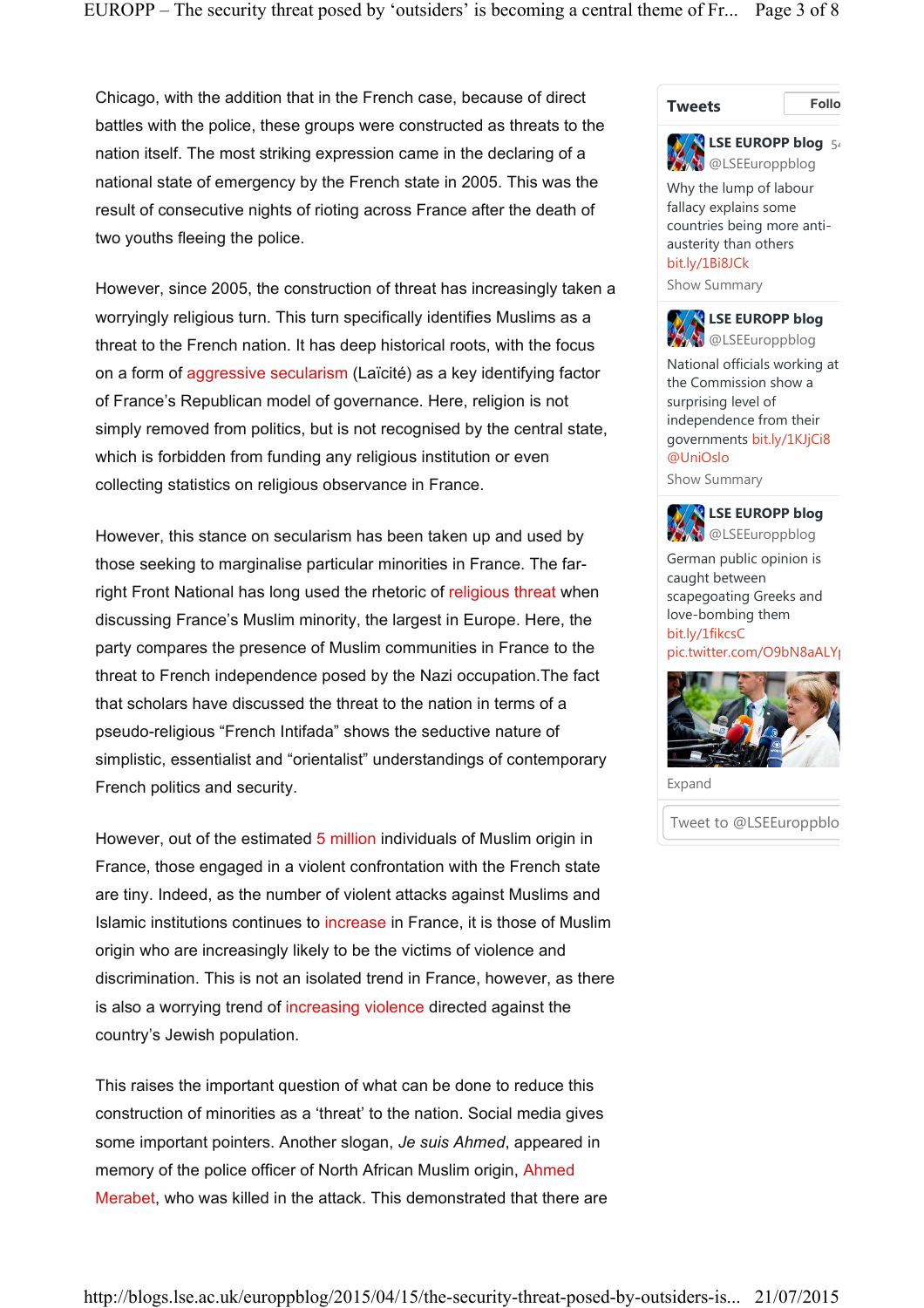a significant number of minorities in the French armed security services who work not to threaten the nation, but rather to protect it. It is also interesting to note that during the Tolouse attacks of 2012, three of those killed were French soldiers of North African origin. All of this indicates that the central concern of nationalism – that is, the drawing of boundaries between insiders and outsiders – remains at the forefront of French politics, society and national security.

*The 25th Annual ASEN conference "Nationalism; Diversity and Security" takes place at LSE from 21-23 April 2015 and will include a workshop by Dr Jennifer Jackson-Preece on Securitising the Nation in Europe after Charlie Hebdo.*

# *Please read our comments policy before commenting.*

*Note: This article gives the views of the authors, and not the position of EUROPP – European Politics and Policy, nor of the London School of Economics.*

\_\_\_\_\_\_\_\_\_\_\_\_\_\_\_\_\_\_\_\_\_\_\_\_\_\_\_\_\_\_\_\_\_

*Shortened URL for this post:* **http://bit.ly/1D1qiCb**

# **About the authors**



# **Joseph Downing** *– LSE*

Dr Joseph Downing is a guest teacher in the LSE's European Institute and a Fellow for LSE100. His research to date has focused on nationalism, integration and minorities in France. He is also co-chair of the 2015

ASEN conference "Nationalism; Diversity and Security".



# **Jennifer Jackson-Preece** *– LSE*

Dr Jennifer Jackson-Preece is Associate Professor of Nationalism in the LSE's European Institute and has worked extensively on minority rights in Europe, including chairing the European Centre for Minority

Issues Advisory Council.

# **Maria Werdine-Norris** *– LSE*

Maria Werdine-Norris is a GTA in the LSE's Government Department where she teaches a course on Nationalism. Her PhD focuses on



Be the first of your friends like this



EU Events Calendar

**Click here for this month's upcoming EU related events**

Commentary on Europe

- Agenda Pública
- BlogActiv.eu
- bloggingportal.eu
- Bruegel
- Carnegie Europe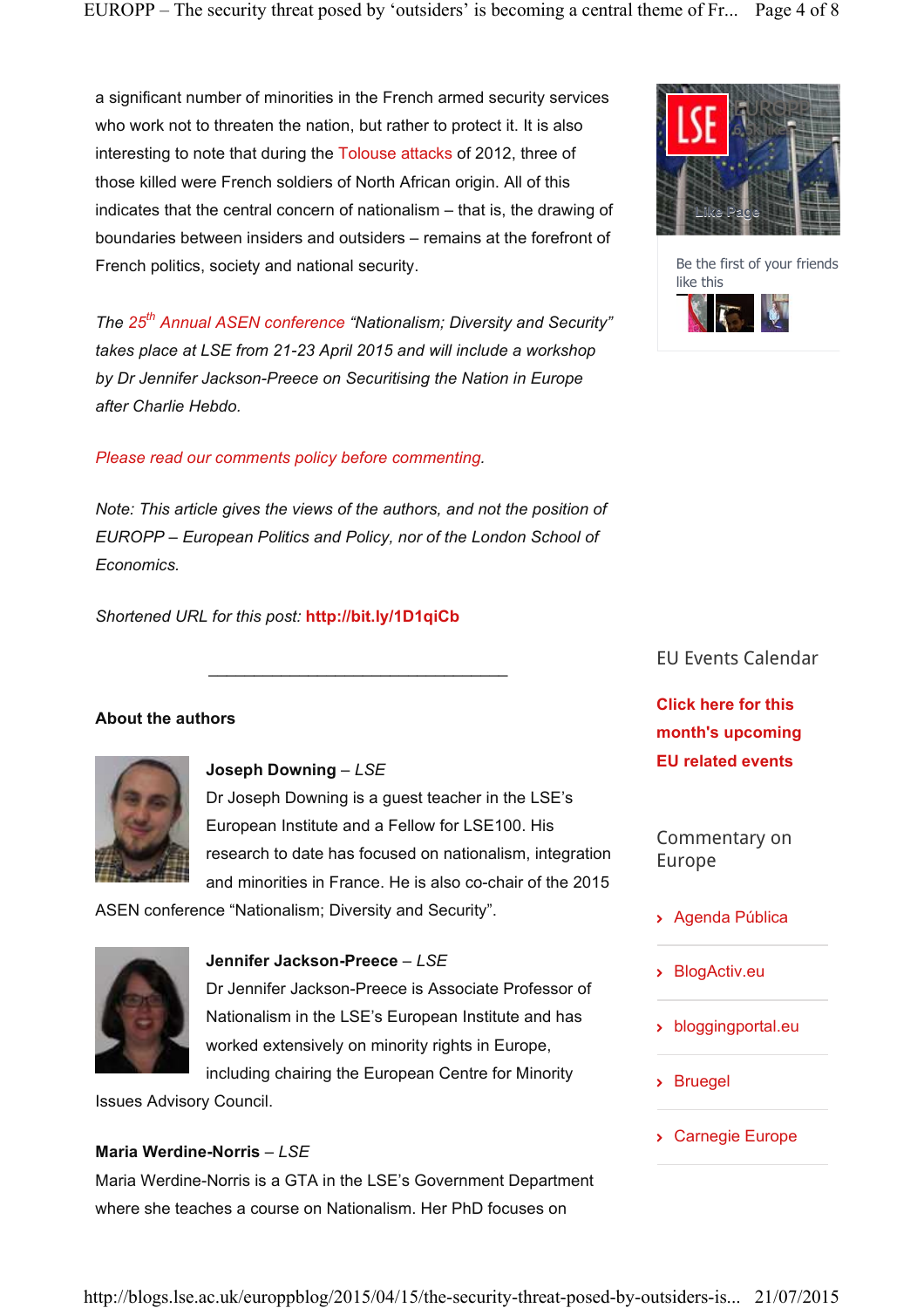counter-terrorism in the UK. She is also co-chair of the 2015 ASEN - CEPS conference "Nationalism; Diversity and Security". **Commentaries** - Charlemagne's Share this: Notebook **Tweet Share**  $\langle 6 |$  **Share**  $\langle 0 |$ **Solution** Email > EU Energy Policy **Share** Blog - Eudo Cafe Related - Euro Crisis in the The Charlie Hebdo Hollande is facing a In remembering the Press attack was a horrific difficult balancing act Charlie Hebdo attack escalation of over the French we must not forget - European Council violence in an policy on military the responsibility that already tense society action against IS goes with free on Foreign Relations **January 8, 2015** October 16, 2014 speech In "Charlie Hebdo" In "current-affairs" January 12, 2015 - European Parties In "Charlie Hebdo" Elections and **Referendums B** Share / Save Network (EPERN) > European Public April 15th, 2015 | current-affairs, EU Foreign Affairs, Jennifer Affairs Jackson-Preece, Joseph Downing, LSE Comment, Maria Werdine-- Europedebate.ie Norris | 0 Comments - FRIDE - Greece@LSE Previous post Next post > - Hertie School of Governance blog Leave A Comment - Ideas on Europe - Lost in EUrope Name (required) | Email (required) | Website - LSEE – Research on South Eastern Europe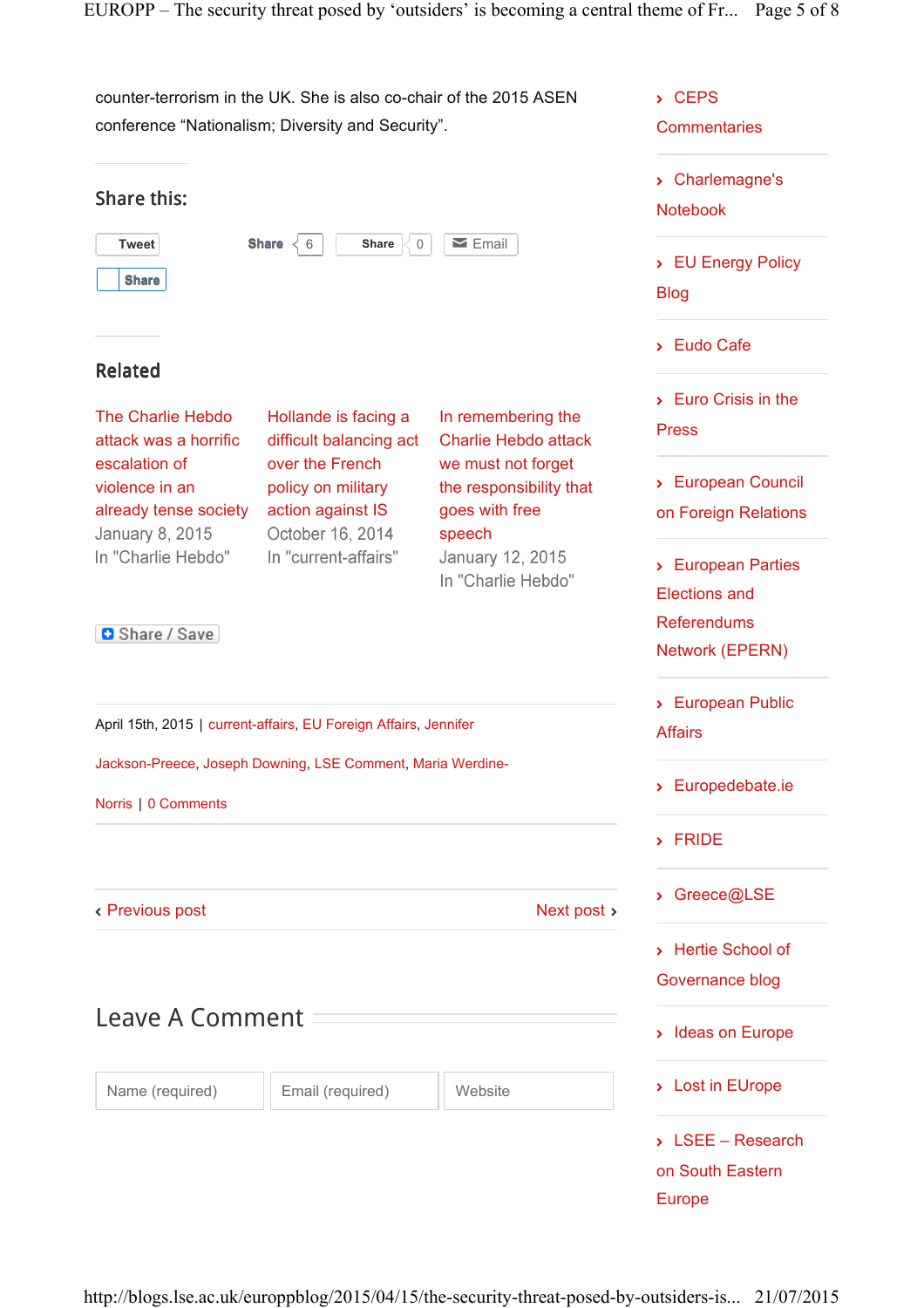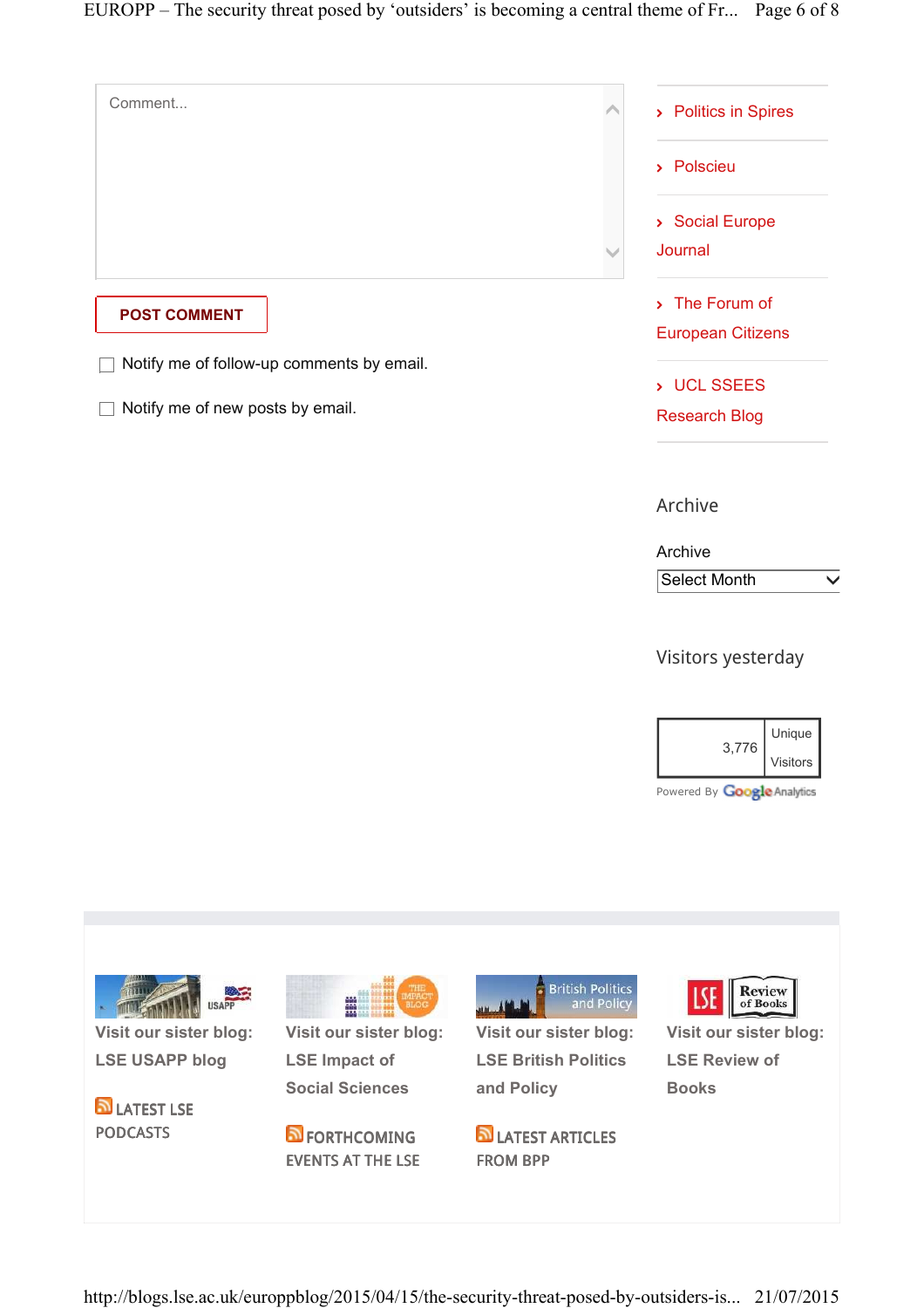# EUROPP – The security threat posed by 'outsiders' is becoming a central theme of Fr... Page 7 of 8

The Impact of Geography on International Politics [Audio]

July 13, 2015

Do we need a New Macroeconomics? [Audio]

# July 9, 2015

A Beautiful Question: finding nature's deep design [Video]

## July 8, 2015

A Beautiful Question: finding nature's deep design [Audio]

## July 8, 2015

Digital Capital: where next for London in the tech revolution? [Audio]

#### July 7, 2015

Decoding Glamour [Audio]

## July 2, 2015

When Firms Become Persons and Persons Become Firms: neoliberal jurisprudence in Burwell v. Hobby Lobby Stores [Audio]

#### July 1, 2015

When Firms Become Persons and Persons Become Firms: neoliberal jurisprudence in Burwell v. Hobby Lobby Stores [Video]

# July 1, 2015

Above the Parapet - Women in Public Life [Audio]

## June 30, 2015

The Folly of Crowds? [Audio]

June 25, 2015

Something Will Turn Up: Britain's economy, past, present and future

Sacred Mountains of China

How Business Can be a Force for Good

What Economics and Public Policy Can Learn from Engineering Design

Inside the Nudge Unit: how small changes can make a big difference

One plus One Equals Three: a masterclass in creative thinking

The government's Verify service demonstrates the benefits of focusing on user needs

## July 20, 2015

Ensuring equal representation in Parliament: who counts?

## July 20, 2015

For all parties involved, the Iran nuclear deal is a big win

## July 19, 2015

Book Review: Misbehaving: The Making of Behavioural **Economics** 

July 18, 2015

Book Review: Action Research for **Sustainability** 

#### July 18, 2015

Productivity Plan: A sound framework, but gaps in policy persist. More is needed to get productivity growing again

## July 17, 2015

We should be boosting the BBC's role in public life, not cutting it

## July 16, 2015

Poking the beehive: at the cost of upsetting industrial relations, the Trade Union Bill will provoke further political strife within Labour

## July 16, 2015

The apprenticeship levy: employers' reluctance to contribute to apprentice training costs leaves government little choice

# July 15, 2015

The Verify identity scheme puts privacy considerations front and centre

# **D** LATEST ARTICLES FROM LSE RESEARCH ONLINE

Solidarity and spectatorship

#### July 20, 2015

Maximizing social welfare in congestion games via redistribution

#### July 20, 2015

Prison ethnography at the threshold of race, reflexivity and difference

#### July 20, 2015

Relationship between suicidal behaviours and poverty in low and middle income countries: systematic review

## July 20, 2015

Telephone

July 17, 2015

Home computers

July 17, 2015

Organising for donor effectiveness: an analytical framework for improving aid effectiveness

#### July 17, 2015

Gangs, guns and the city: urban policy in dangerous places

#### July 17, 2015

Dilemmas in donor design: organisational reform and the future of foreign aid agencies

#### July 17, 2015

Europe's 'open' university systems are far from equitable, but all European universities need to rethink their processes for access and success